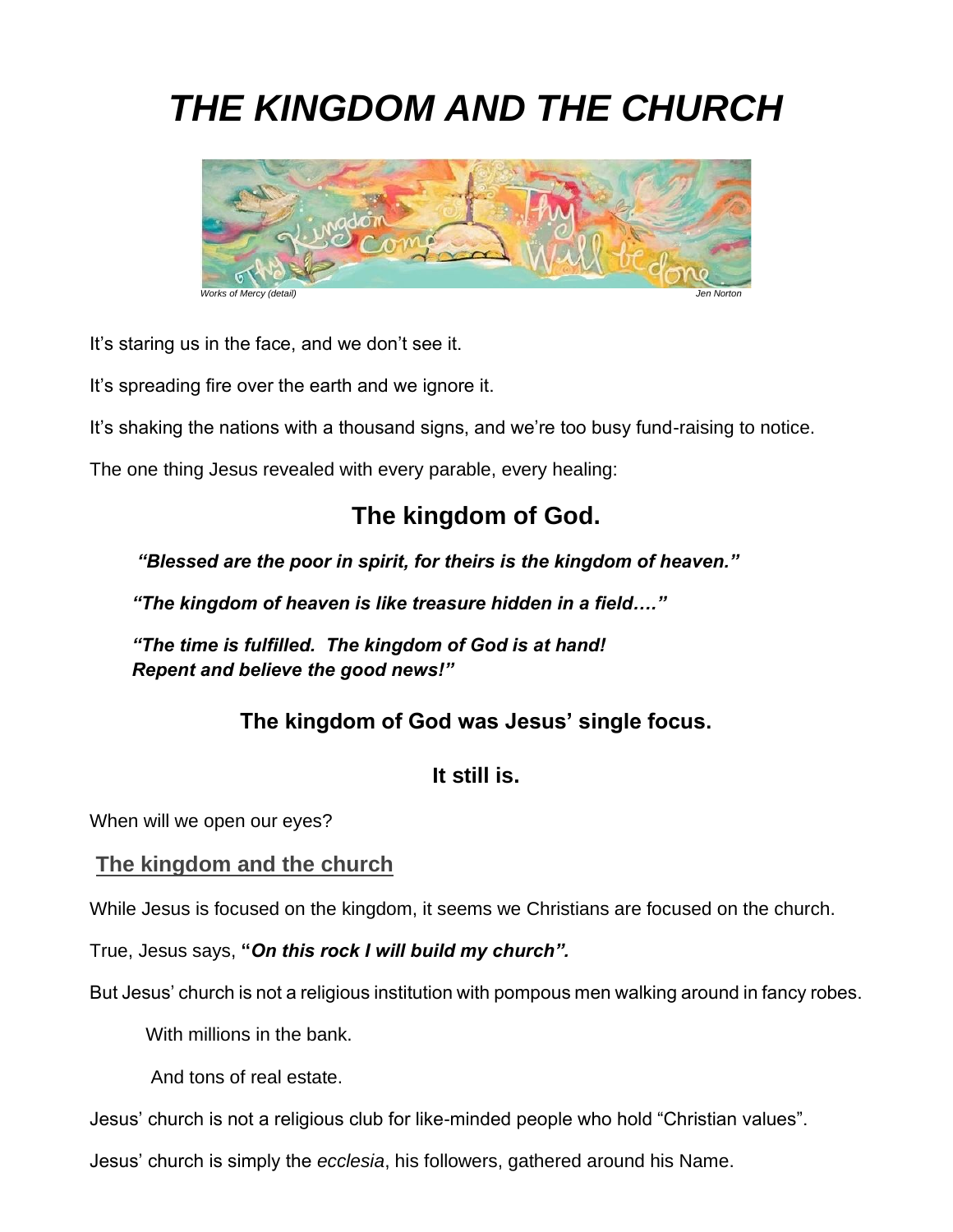The *ecclesia* is Christ's Body on earth.

The *ecclesia* is the doorway to God's kingdom.

Wherever people are truly gathered in Jesus' name, there is the *ecclesia*---the church.



## **But Jesus did not preach about the church.**

# **He preached about the kingdom.**

Only twice in the gospels do we hear the word "church" (*ecclesia*) on Jesus' lips.

# **His focus was always the kingdom**.

# **The kingdom of God.**

#### *"The time is fulfilled, the kingdom of God is at hand. Repent and believe the good news!*"

 *Mark 1*

# **The kingdom is simply God's World.**

Where God is known and loved.

Where there are no lies.

Where truth rules.

Where sickness and death are no more.

Where love is supreme.

And joy has no end.

## **The kingdom of God is already here---in part.**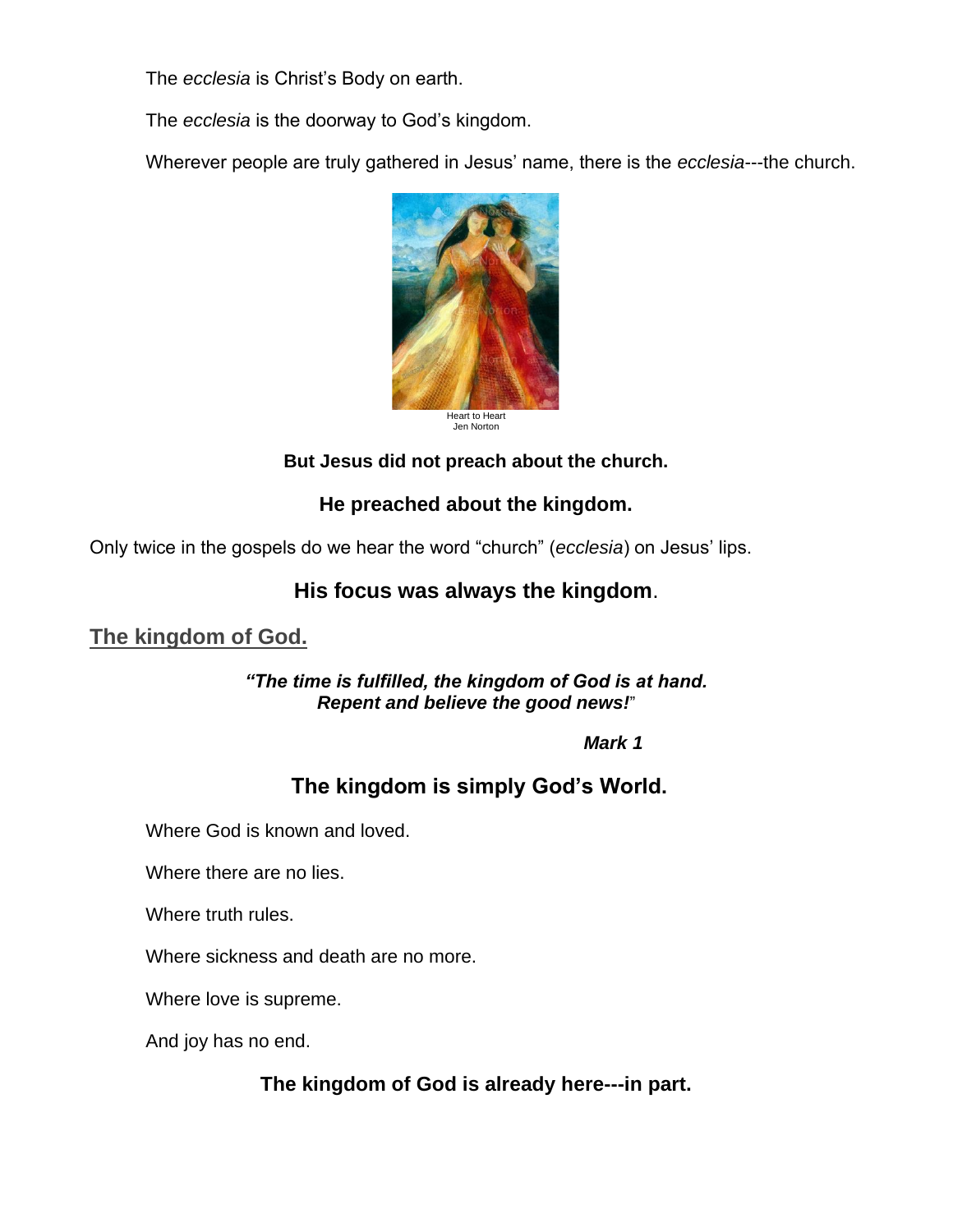Wherever Jesus is known and loved, there is the kingdom.

Wherever men and women show mercy to every neighbor, and love even their enemy, they have found the kingdom.

Wherever leaders are down on the floor washing feet, and the greatest are the least, there is the kingdom.



Jen Norton

But that's only the beginning.

We are awaiting the kingdom's arrival in its fullness.

Waiting for Jesus to return and take charge.

No more wars.

No more lies.

No more pain, sickness and death.

Just glorious peace.

#### *Isaiah was given a vision.*

*Arise, shine; for your light has come, and the glory of the LORD has risen upon you. For behold, darkness shall cover the earth, and thick darkness the peoples; but the LORD will arise upon you, and his glory will be seen upon you.*

*And nations shall come to your light, and kings to the brightness of your rising. Lift up your eyes round about, and see; they all gather together, they come to you; your sons shall come from far, and your daughters shall be carried in the arms.*

*Then you shall see and be radiant, your heart shall thrill and rejoice; because the abundance of the sea shall be turned to you, the wealth of the nations shall come to you.*

*A multitude of camels shall cover you, the young camels of Mid'ian and Ephah; all those from Sheba shall come. They shall bring gold and frankincense, and shall proclaim the praise of the LORD.*

*Isaiah 60*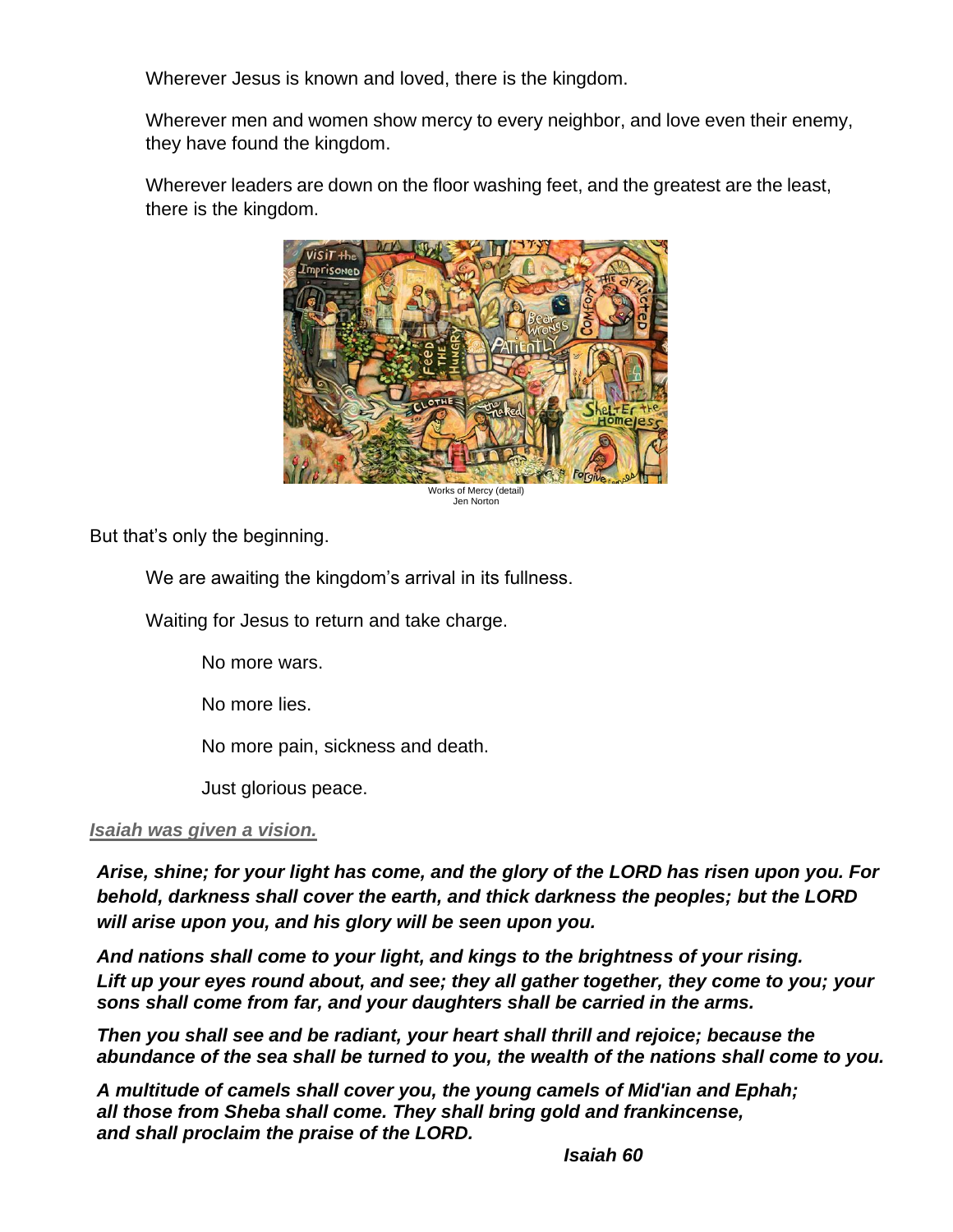*Then I said, "O my lord, what shall be the issue of these things?" He said, "Go your way, Daniel, for the words are shut up and sealed until the time of the end.*

*Many shall purify themselves, and make themselves white, and be refined; but the wicked shall do wickedly; and none of the wicked shall understand; but those who are wise shall understand.*

#### *Daniel 12*

#### *The Apostle John was taken to the edge of glory and shown the kingdom's arrival.*

*Then he showed me the river of the water of life, bright as crystal, flowing from the throne of God and of the Lamb through the middle of the street of the city; also, on either side of the river, the tree of life with its twelve kinds of fruit, yielding its fruit each month; and the leaves of the tree were for the healing of the nations.*

*There shall no more be anything accursed, but the throne of God and of the Lamb shall be in it, and his servants shall worship him; they shall see his face, and his name shall be on their foreheads.*

*And night shall be no more; they need no light of lamp or sun, for the Lord God will be their light, and they shall reign for ever and ever.* 

#### *Revelation 22*

It's time for us to see the church for what it is, and the kingdom for what it is.

*The church* ….Is the Body of Christ on earth.

It is not an institution ruled by religious professionals.

It is the creation of Jesus alone.

Wherever people are gathered around Jesus only, there is the church.

Wherever the kingdom of God is revealed on this earth, there is the church.

*The kingdom ….* Is God's World penetrating this world with truth.

Preparing for the day when the world, as we know it, will be no more.

Calling all who have ears to hear to come into the light.

Until Jesus arrives and takes the throne.